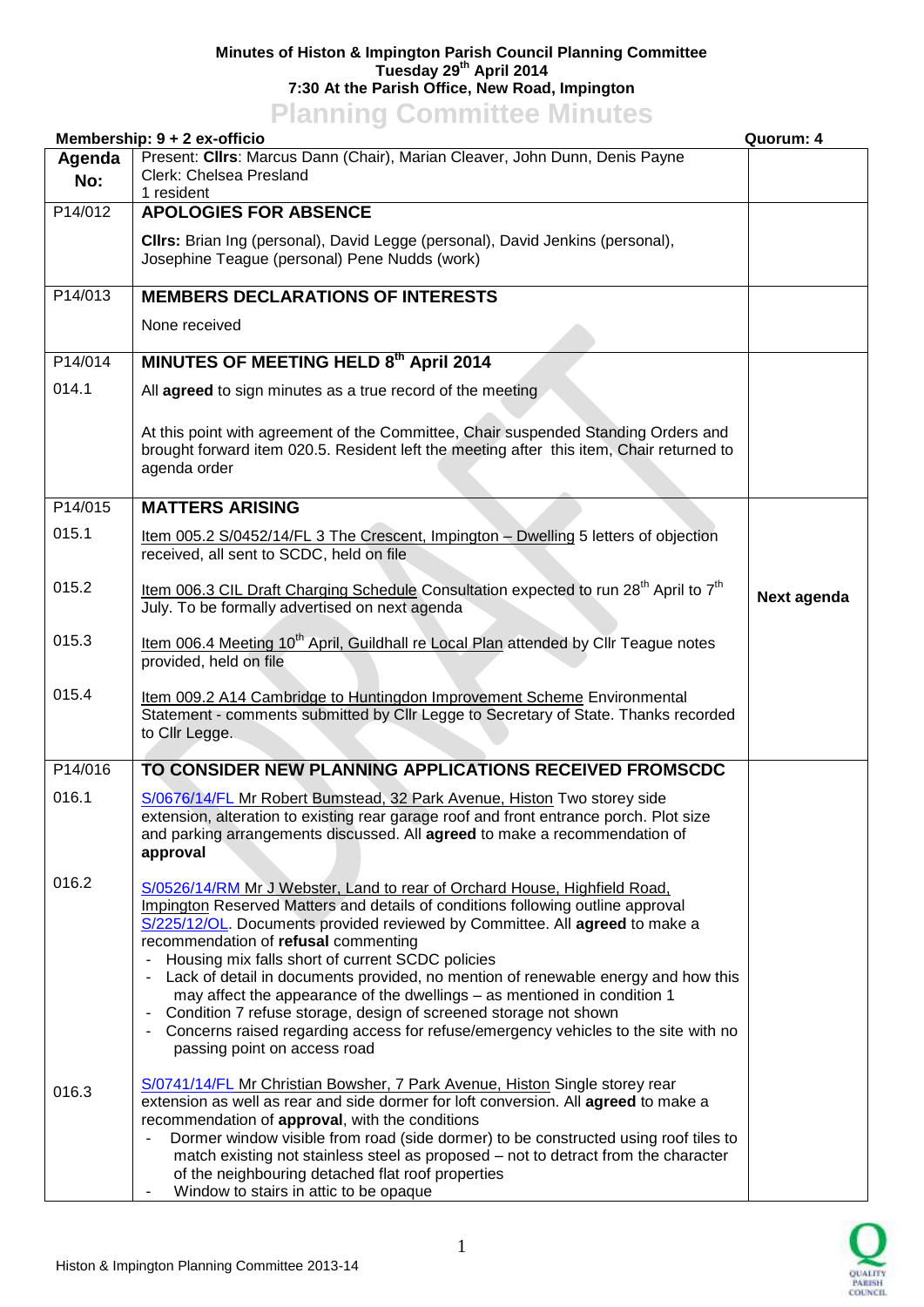| 016.4   | S/0675/14/FL Mr David Smith, 14 Narrow Close, Histon Extension to garage to form<br>covered carport with roller shutter. All agreed to make a recommendation of approval                                                                                                                                                                                                                                                                                                                                                                                                                                                                                                                                                                                                                                                                                                                                                                                                              |              |
|---------|---------------------------------------------------------------------------------------------------------------------------------------------------------------------------------------------------------------------------------------------------------------------------------------------------------------------------------------------------------------------------------------------------------------------------------------------------------------------------------------------------------------------------------------------------------------------------------------------------------------------------------------------------------------------------------------------------------------------------------------------------------------------------------------------------------------------------------------------------------------------------------------------------------------------------------------------------------------------------------------|--------------|
| P14/017 | TO ACCEPT CLERKS REPORT                                                                                                                                                                                                                                                                                                                                                                                                                                                                                                                                                                                                                                                                                                                                                                                                                                                                                                                                                               |              |
| 017.1   | Report provided to all and accepted (Appx 1) covering: Decision Notices; Appeal<br>decisions; SCDC Updates; Applications for Information Only                                                                                                                                                                                                                                                                                                                                                                                                                                                                                                                                                                                                                                                                                                                                                                                                                                         |              |
| P14/018 | TO RECEIVE UP-DATE ON NORTHSTOWE                                                                                                                                                                                                                                                                                                                                                                                                                                                                                                                                                                                                                                                                                                                                                                                                                                                                                                                                                      |              |
| 018.1   | Update from representatives: Cllrs Dunn, Cleaver and Ing attended workshop style<br>meeting. Discussion covered: economic development, business rates, research and<br>development to be linked with school to create an entrepreneurial spirit                                                                                                                                                                                                                                                                                                                                                                                                                                                                                                                                                                                                                                                                                                                                       |              |
| P14/019 | <b>CONSULTATIONS</b>                                                                                                                                                                                                                                                                                                                                                                                                                                                                                                                                                                                                                                                                                                                                                                                                                                                                                                                                                                  |              |
| 019.1   | Highways Agency A14 Cambridge to Huntingdon Improvement Scheme Statutory pre-<br>application consultation between 7 April and 15 June 2014                                                                                                                                                                                                                                                                                                                                                                                                                                                                                                                                                                                                                                                                                                                                                                                                                                            |              |
|         | Consultation documents received, to agree process to respond noting cross-committee<br>item with Highways. Informal meeting with A14 Working Group and Highways<br>Committee to be confirmed. Planning Committee members welcome to attend. Data on<br>Drainage plans to be requested. Noted noise bund and balance pond planning<br>applications for Darwin Green have been withdrawn                                                                                                                                                                                                                                                                                                                                                                                                                                                                                                                                                                                                | <b>Clerk</b> |
| P14/020 | TO CONSIDER OTHER PLANNING CORRESPONDENCE AND REPORT                                                                                                                                                                                                                                                                                                                                                                                                                                                                                                                                                                                                                                                                                                                                                                                                                                                                                                                                  |              |
| 020.1   | Community Right to Bid /Assets of Community Value - papers with Cllr Ing, update at<br>next meeting                                                                                                                                                                                                                                                                                                                                                                                                                                                                                                                                                                                                                                                                                                                                                                                                                                                                                   | Next agenda  |
| 020.2   | LEAP Primrose Lane, Bellway Development Villa Road, Impington. Approved plans for<br>viewing: LEAP Proposals; Landscape Management Plan; Landscape Proposals -<br>provided to all, held on file                                                                                                                                                                                                                                                                                                                                                                                                                                                                                                                                                                                                                                                                                                                                                                                       |              |
| 020.3   | Darwin Green Governance Committee Clerk provided verbal update of first session<br>held with Tracy Mann 15 <sup>th</sup> April, date of next meeting to be circulated and agreed by<br>email with members                                                                                                                                                                                                                                                                                                                                                                                                                                                                                                                                                                                                                                                                                                                                                                             | <b>Clerk</b> |
| 020.4   | Motion following Full Council meeting 14 April Proposed Cllr Ing seconded Cllr Dunn<br>all in favour that "The Planning Committee considered this application but were<br>unaware of the required wind direction for the windmill to operate well and<br>strongly supports the efforts of the District Councillors to have the application<br>referred to Full SCDC Planning Committee to enable these most important<br>factors to be fully considered in the determination of this application"<br>Proposed Cllr Payne seconded Cllr Cleaver Clerk to contact SCDC, based on<br>significant new information brought to the Committees attention, Committee would<br>make a recommendation of refusal to application S/0452/14/FL 3 The Crescent -<br>Dwelling. Noted consultation period had lapsed. Cllr Dunn supported proposal, Cllr<br>Dann abstained. Noted full support from Committee to District Councillors<br>recommending this application to be determined at Committee | <b>Clerk</b> |
| 020.5   | Impact of future housing development on the Windmill paper received for consideration<br>as part of Local Plan/Neighbourhood Plan. Standing Orders suspended. Mr Temple,<br>resident of Impington spoke to paper provided to all and held on file at SCDC. Paper<br>outlined:<br>How infill housing will affect the wind resource of the Mill<br>-<br>Need for long term mechanism to protect the Mill<br>$\qquad \qquad \blacksquare$<br>Covenant to houses in the Crescent<br>$\blacksquare$<br>Need to expand Local Plan policy to preclude infill building within Protected Village<br>$\qquad \qquad \blacksquare$<br>Amenity Areas (PVAA) NH/11<br>Committee Clerk to contact the Local Plan team to confirm if additional documents can<br>be submitted and confirm date of SCDC Planning Committee meeting. Paper a clear<br>policy for Neighbourhood Plan. Mr Temple left the meeting                                                                                        | <b>Clerk</b> |